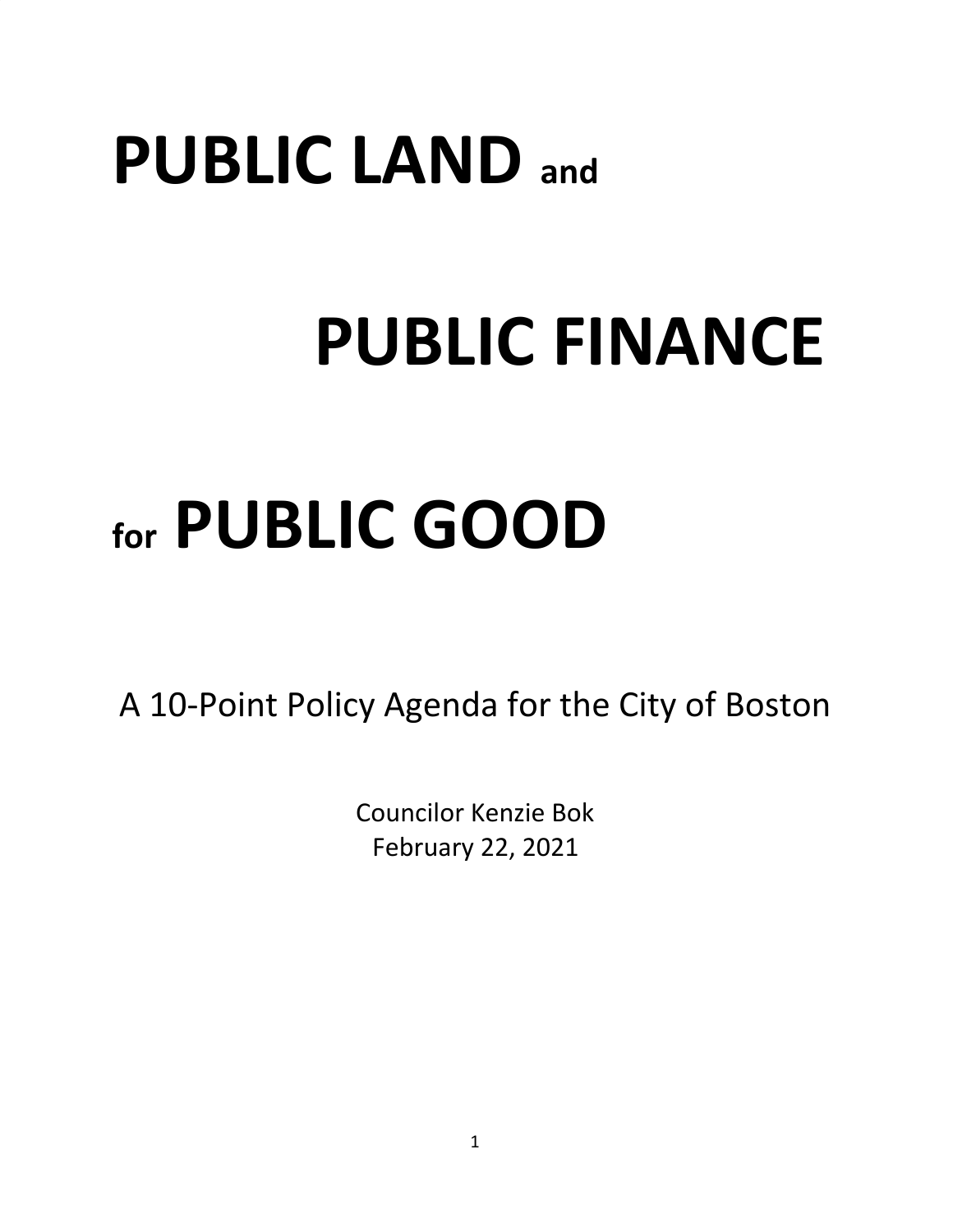#### **INTRODUCTION**

Over the next year, Boston will elect a new Mayor and begin the process of seeking to recover from the COVID-19 pandemic. The pandemic has underscored many fundamentally broken social structures in our society; to rebuild requires structural solutions, not mere papering over of the cracks. Perhaps most importantly, we have seen firsthand in our city what it looks like when the private provision of food, work, and healthcare fail, and how important it is for strong public entities to fill the breach. Public health, public housing, and publicly-funded food programs have been our lifelines. Yet now we confront a situation in which private capital is likely to be concentrated still further in the hands of a subset of deep-pocketed individuals, as public operating budgets suffer with the economy. How then are we to find the means to fix our inequities and become a truly healthier and more just society?

The key is to recognize that we are collectively deep-pocketed when it comes to *public assets*. Public land and public finance are both powerful means of pursuing the public good; they offer our strongest foundation for structural solutions. With these public assets, we do not need to await an economic recovery; we can operate counter-cyclically despite our balanced budget requirements. By taking advantage of the extended time horizon over which a City can plan, we can operate like the savviest value-investing capitalists — yet in the public interest.

What do these structural solutions look like? I offer below a ten-point program to use Boston's public land and public finance capacities for public good. The proposals include mechanisms to improve Bostonians' access to internet, housing, and wealth in order to make Boston a more environmentally and racially just city. Each one builds on existing city initiatives, and many have champions on the City Council and within city departments. They are eminently achievable, yet collectively they would transform our city in this critical moment by tackling long-standing challenges. Every one of these proposals is something we can begin now, without new State permissions or Federal funds. Furthermore, if we adopt the spirit of this program in our local public policy, we will soon identify more and more opportunities to utilize public assets for a greater degree of public good. Boston is the American city that first embraced public libraries, public schools, and public transportation. It is in the spirit of this long-running tradition of investing in public goods that we can best move our city forward and make it truly a city for all.

#### **PROGRAM SUMMARY**

- 1. Create 2464 units of new public housing throughout the city
- 2. Build city-owned mixed-income housing over public buildings, including schools
- 3. Use public tools to acquire land for community land trusts and public uses
- 4. Capture long-term public land value increases for the public good
- 5. Lay a municipal broadband network to guarantee internet access for all Bostonians
- 6. Use capital funds to launch a local Conservation Corps to tackle climate change
- 7. Build a robust first-*generation* homebuyer program to help close the racial wealth gap
- 8. Invest Boston SAVES funds on behalf of BPS students for greater returns
- 9. Launch new financing vehicles to support cooperative housing
- 10. Revitalize the Municipal Banking Commission to enhance local investment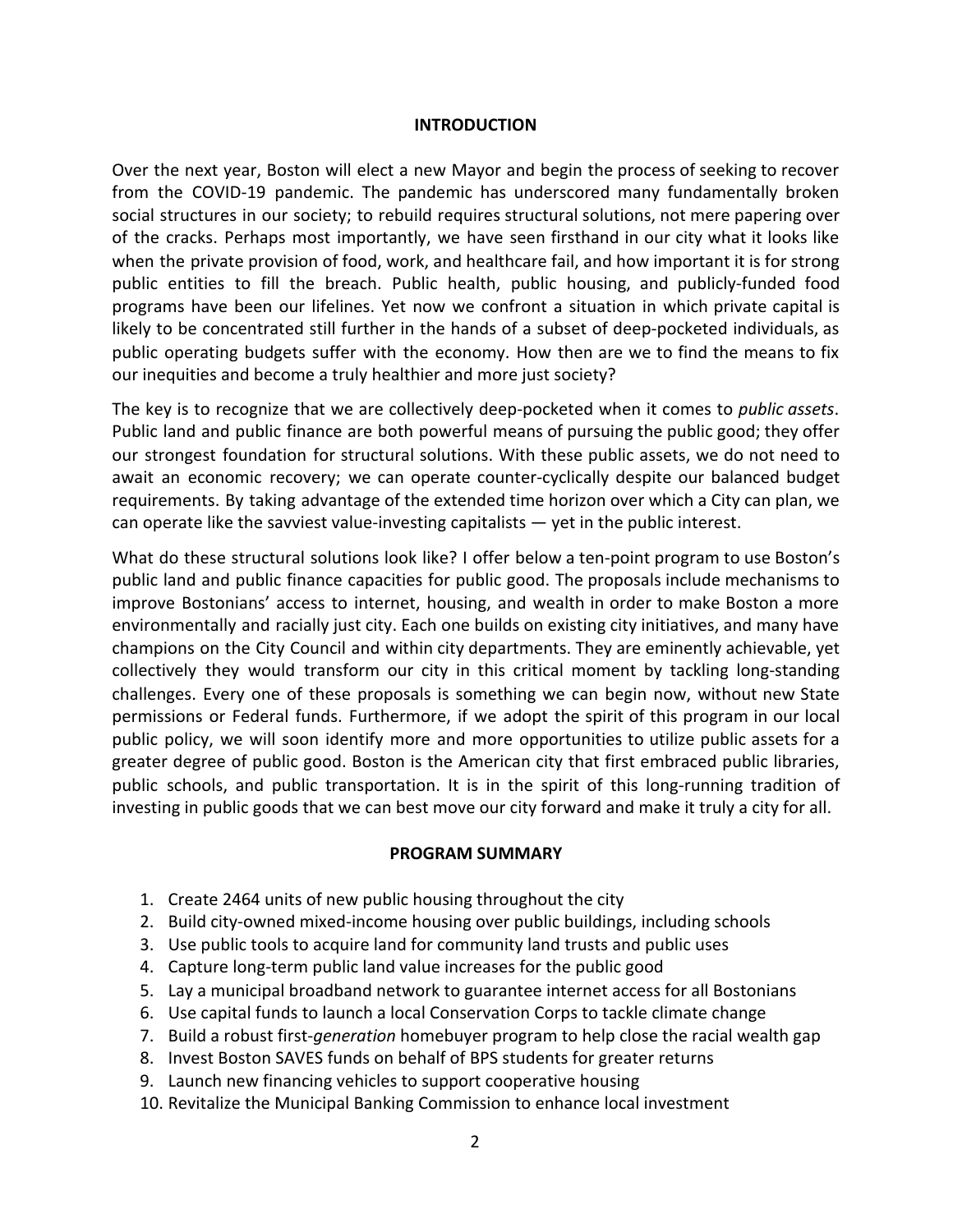#### **PROGRAM DETAIL**

#### **1. CREATE NEW PUBLIC HOUSING UP TO BOSTON'S FAIRCLOTH LIMIT**

Boston can receive federal subsidies for up to 2,464 more public housing units than we currently have. We should build, buy, or certify these units for our families and seniors—and use a new federal conversion program (Rental Assistance Demonstration, or RAD) to make them financially sustainable. They should be scattered across the city—some built new on public land and owned by BHA, some making CDC-owned or IDP housing units more deeply affordable, some enabling us to convert existing private apartments to permanent affordability. In addition to pursuing federal capital funds from the incoming Biden Administration, we can use City capital bond issuances to help fill the funding gap on the new units on public land, as the City is already doing for the BHA's Charlestown and senior housing revitalizations. Read more [here](https://www.youtube.com/watch?v=mBzYu0LVakQ), or watch our hearing here.

#### **2. BUILD CITY-OWNED MIXED-INCOME HOUSING OVER PUBLIC BUILDINGS & SCHOOLS**

In 2018, Boston began exploring "[Housing](https://www.boston.gov/housing/housing-public-assets) with Public Assets", the idea of building housing atop city buildings like libraries and fire stations, and is now considering actually doing so at the West End and Egleston Branch Libraries. This has been done in [Chicago](https://www.nytimes.com/2019/05/15/arts/design/chicago-public-housing.html). But the city should get more ambitious about this program by expanding it to include land held by all city agencies, in particular Boston Public Schools parcels. And we should use public bond finance to build mixed-income social housing on some of these parcels under city ownership. If we hire architects, builders, and managers, as other large local institutions like hospitals and universities do, rather than ceding redevelopment ownership rights to private developers, the long-term returns of the market-rate housing will accrue to the public. This approach is being used successfully in London (read more [here](https://www.nytimes.com/2019/03/01/arts/design/hackney-london-public-housing.html) and [here\)](https://www.theguardian.com/artanddesign/2018/sep/23/council-housing-hackney-colville-estate-kings-crescent-stoke-newington-london).

#### **3. USE PUBLIC TOOLS TO ACQUIRE LAND FOR COMMUNITY LAND TRUSTS & PUBLIC USE**

In the 1980s, the BRA used its "urban renewal" powers to enable the Dudley Street Neighborhood Initiative (DSNI) to assemble a land-trust in a 60-acre area —the first time such governmental powers were used on behalf of a non-profit anywhere in the country. (Read more [here](https://www.yesmagazine.org/issue/cities/2015/01/28/how-one-boston-neighborhood-stopped-gentrification-in-its-tracks/).) Since then, community land trusts (CLTs) have blossomed across the United States, and new ones have sprung up in [Boston—](https://www.dsni.org/greater-boston-community-network)but with very limited access to land. Boston should build on its past tradition and use BPDA tools to help secure more land for the community purposes and long-term affordability that CLTs ensure. We should also use BPDA tools to acquire more parcels for public purposes – including the housing mentioned above, and as an extension of the Parks Department's new Parcel [Priority](https://www.boston.gov/departments/parks-and-recreation/parcel-priority-plan) Plan, to acquire more space for urban wilds, rain gardens, urban farms, and urban forestry, along with the land needed for key flood mitigation measures. We should also write preferential options for conversion to cooperative or community land trust structures into city deed restrictions and ground-leases. While the City's existing parcel [disposition](https://bmrb.org/wp-content/uploads/2018/02/SR18-1Parcel-SaleFINAL.pdf) process has improved in recent years to more appropriately weigh the public benefit proposed by various private developers, these calculations are still mainly focused on short or medium-term horizons, whereas promoting public or community land trust ownership secures the long-term value of land for the public good.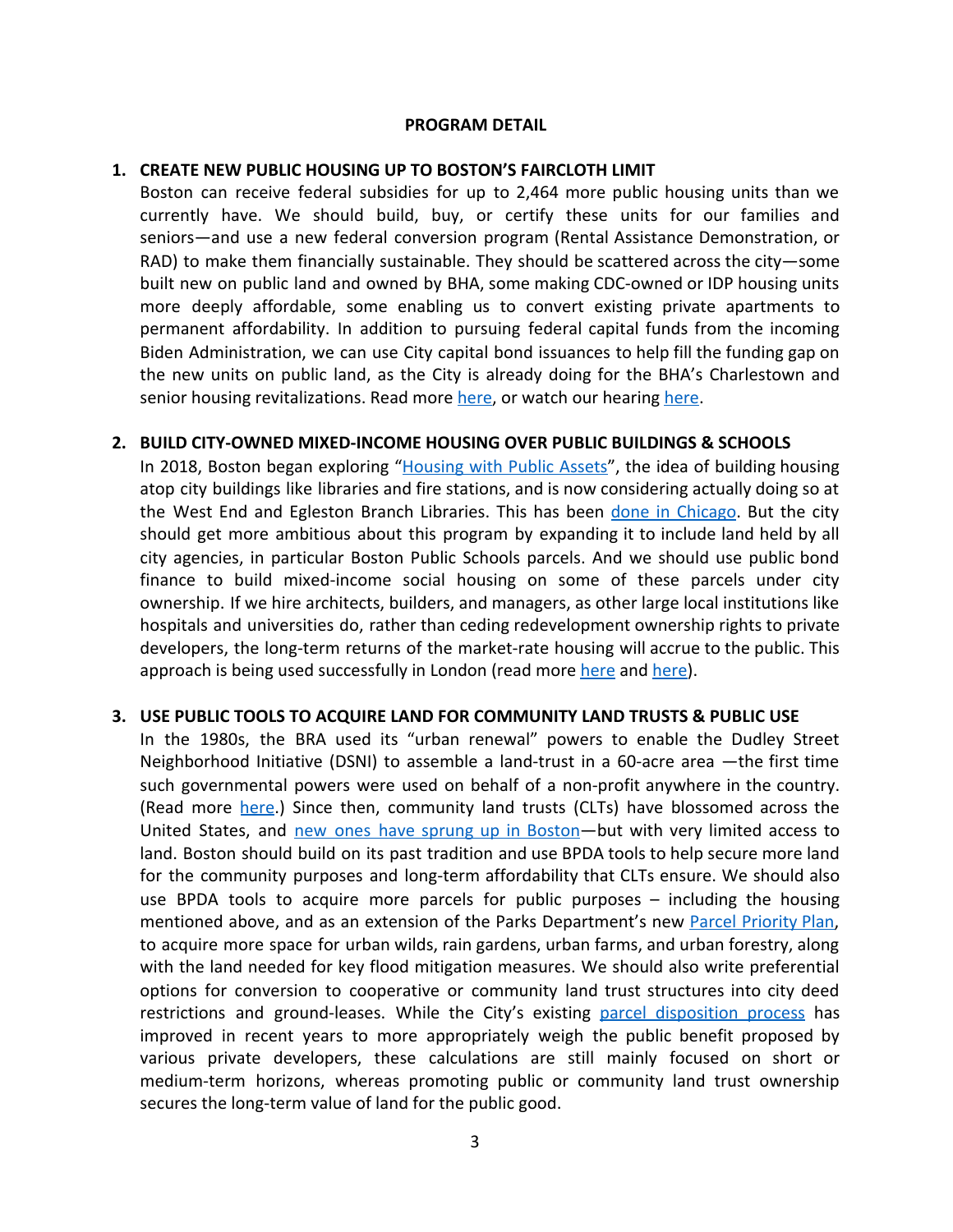### **4. CAPTURE LONG-TERM PUBLIC LAND VALUE INCREASES FOR THE PUBLIC GOOD**

Boston has a number of famously generous ground-leases, created to spur economic development in the 1970s, that generate very little revenue for the public, such as those at [Faneuil](https://commonwealthmagazine.org/economy/faneuil-hall-tenants-landlord-in-standoff/) Hall and on the banks of the [Mystic](https://charlestownbridge.com/2018/05/25/officials-seek-higher-and-better-use-of-leased-land-on-mystic-river/) River. Today's City, BPDA, BPHC, and BHA ground-leases should be written to ensure that the long-term value of public land is captured by the public; this means that the public should share in long-term escalating private profits from the site, through regular "participation rent" and through "transaction rent" whenever a sale happens (a primer [here\)](https://www.mondaq.com/unitedstates/Real-Estate-and-Construction/641482/Public-Private-Development-Aligning-Interests-Through-A-Ground-Lease). Furthermore, substantial portions of these long-term public profits should be reinvested in public goods, not merely plowed into public agency growth (as in the case of [MassPort\)](https://www.bostonherald.com/2012/08/22/massport-reaps-seaport-spoils/). The Port of Rotterdam is an interesting [example](https://www.treasury-management.com/blog/port-of-rotterdam-taking-sustainable-finance-to-the-next-level.html) where public ownership profits are being directed into sustainability initiatives that will "pay off" in the sense of public good but not necessarily agency profit. The public should also share in the benefit when the long-term value of private land is majorly enhanced through public up-zoning. This is why the ratio of required affordable housing should be increased for PDAs, PDA Master Plans, and in major rezoning proposals, in order to tether density and affordability. We should also provide zoning relief for 100% and deeply affordable housing projects; this is another form of establishing the connection between public value-creation and public good.

# **5. LAY MUNICIPAL BROADBAND TO SECURE INTERNET ACCESS FOR ALL BOSTONIANS**

Boston should use the public right-of-way to build out a municipal broadband network, to secure affordable high-quality internet access for all Bostonians. This would be a major expansion of the "BoNet" work [already](https://www.boston.gov/departments/broadband-and-cable/expanding-broadband-boston) done to lay fiber connections between many municipal buildings. Internet is becoming for the modern city as essential a public utility as water and sewer; the current pandemic has left too many of those without it locked out of school, public meetings, critical information, and key services. Furthermore, consistent high-speed internet is fast becoming a core piece of economic development infrastructure for which cities are judged by businesses and potential residents alike. Like private railroads and sewers, which proliferated at the beginning stages of each technology, private internet infrastructure will not make sense in the long-term. Nor is the private sector approach incentivizing the investment in last-mile fiber optic cable that we [need](https://blogs.lse.ac.uk/usappblog/2019/06/23/book-review-fiber-the-coming-tech-revolution-and-why-america-might-miss-it-by-susan-crawford/) in the immediate term. Models that claim municipal broadband is not cost-effective are based on short time horizons and don't take into account the enormous but difficult-to-calculate benefits of more efficient access to knowledge. Furthermore, there is a powerful civic argument at play: we must move past costly private control over this critical resource for the sake of democratic equality.

# **6. USE THE CAPITAL BUDGET TO FUND AN URBAN CONSERVATION CORPS**

Accelerating climate-focused capital projects with a Conservation Corps workforce is a way to help get Boston on track to be carbon neutral by 2050, while creating good-paying jobs for Bostonians in urban forestry, green stormwater management, and green construction. By founding a city-level Conservation Corps and building career pathways for residents, we can grow our green economy with economic opportunities for all, particularly our Black and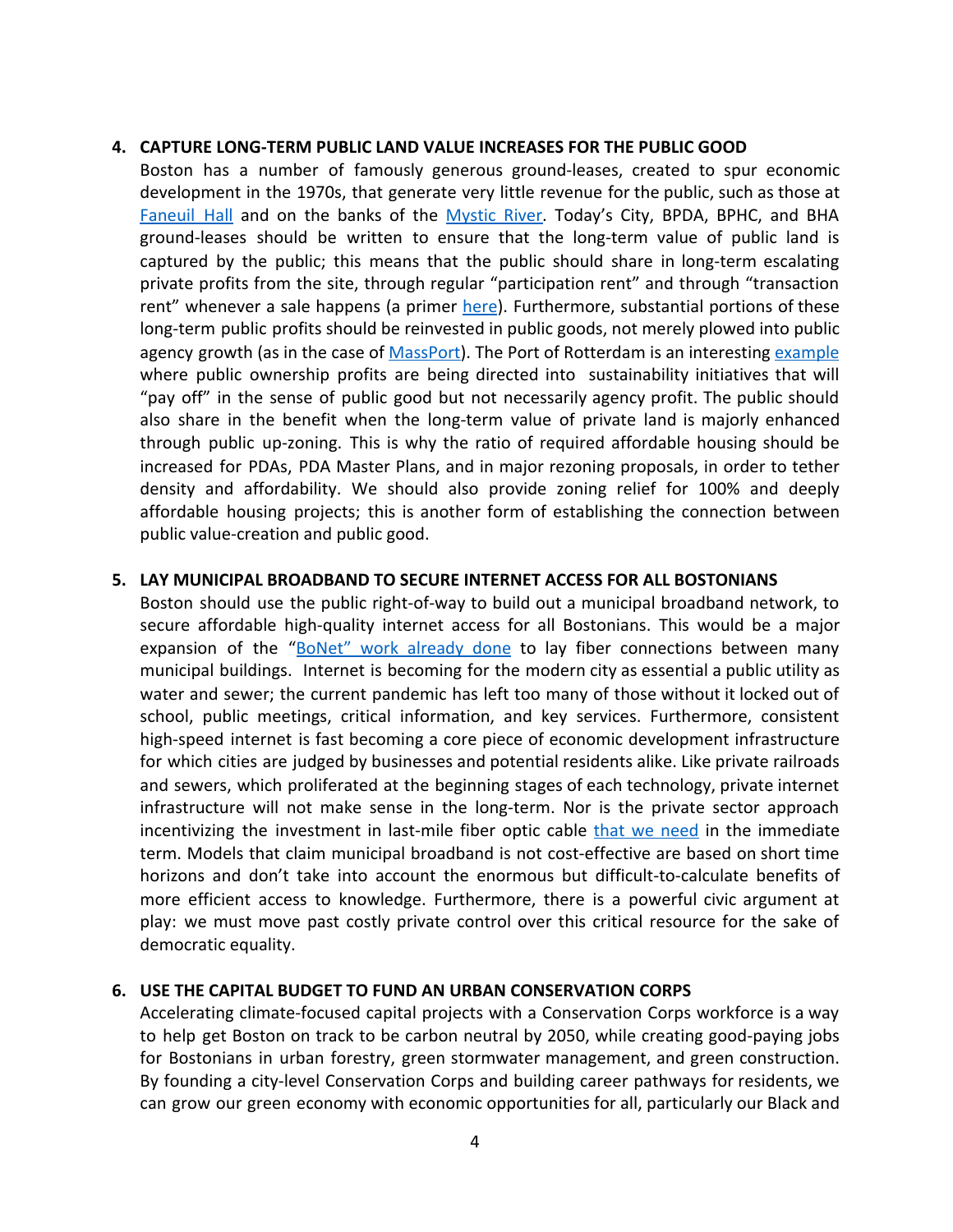Brown communities. *[Philadelphia's](http://powercorpsphl.org/) Power Corps* serves as a useful model. The program provides comprehensive support, job readiness, and training for Corps members and consistently adapts to the City's and private sector's employment needs to ensure the program serves as a career pipeline. Power Corps also expands Philadelphia's capacity to complete green stormwater infrastructure, solar, urban forestry, and other projects. Boston should commit to scaling up its green stormwater infrastructure, urban forestry, retrofits of municipal buildings, and green construction while also training and hiring Boston residents to complete this work. We already have a number of exceptional SuccessLink youth programs that are beginning to introduce our young people to this work (see this [recent](https://www.youtube.com/watch?v=v3F2AJFQ2xQ) [hearing\)](https://www.youtube.com/watch?v=v3F2AJFQ2xQ), but we need to build a real supported pipeline into city jobs and serious careers.

# **7. CLOSE THE RACIAL WEALTH GAP WITH FIRST-GENERATION HOMEOWNERSHIP**

Boston recently launched its ONE+ [Boston](https://www.mhp.net/one-mortgage/one-plus-boston) program—in partnership with GBIO, MAHA, and MHP—and that \$8 million investment is already enabling many first-time homebuyers to access down-payment assistance and better interest rates than any other available peer program. We must continue to expand this program. Additionally, when it comes to closing the racial wealth gap, we as a City have just taken a further step by making an initial investment in a [first-](https://mahahome.org/sites/MAHA-PR1/files/Homeownership%20Justice%20Vision%20Feb%202021.pdf)*[generation](https://mahahome.org/sites/MAHA-PR1/files/Homeownership%20Justice%20Vision%20Feb%202021.pdf)* homeownership program. By definition, first-generation homebuyers come from families with no previous homeownership wealth, so helping this population is one of the most targeted ways to redress racial wealth disparities. The City of Boston is now investing \$325,000 in MAHA's first-in-the-nation program of this type, called [STASH;](https://mahahome.org/STASH) the next step is to hugely grow this resource, so that we really help a whole generation of families build intergenerational wealth for the first time.

#### **8. INVEST "BOSTON SAVES" FUNDS FOR BPS STUDENTS FOR GREATER RETURNS**

[Boston](https://www.boston.gov/departments/schools/boston-saves) Saves is a program that gives each K2, kindergarten, and first-grade student in Boston Public Schools an account with \$50 for college or career training. Families are able to earn more from the city by linking a financial account to their child's Boston Saves account, saving \$25 for their child over three months, or reading regularly with their child. In January 2020, Massachusetts also launched its [BabySteps](https://www.mass.gov/babysteps-savings-plan) Savings Plan, which will deposit \$50 into a college savings account for any baby born or adopted into Massachusetts. While the benefits from a college savings account are proven, with research showing that children with college savings accounts are three times more likely to enroll in higher education, the benefit could be significantly increased if families had the option to invest the funds in their child's account at a market rate of return, with access remaining restricted until after graduation. Other jurisdictions are taking this approach, including Philadelphia with its [Keystone](https://www.pa529.com/keystone/) Scholars program, which invests \$100 for every baby born to a local family through the PA 529 Guaranteed Savings Plan (GSP) managed by the Pennsylvania Treasury. Savings accounts no longer yield significant interest rates in the current economy, whereas long-term stock market holdings can yield a substantial rate of return. This disparity means that wealth gaps will only increase if low-income families maintain savings accounts while affluent families maintain investment accounts. The City of Boston should explore investing Boston Saves funds to maximize the impact of the Boston Saves program and to increase Boston residents' access to a share in our economy's financial returns.